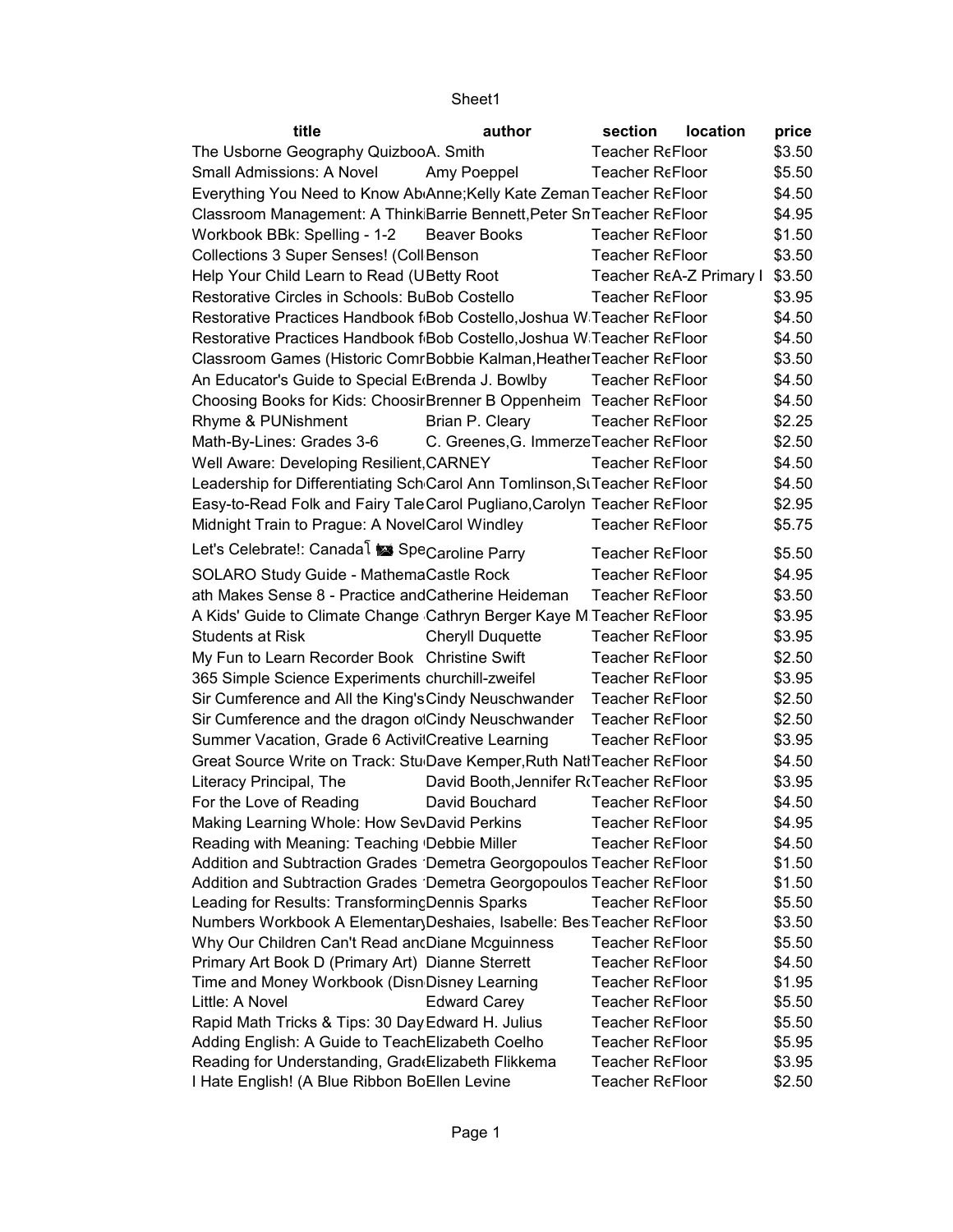| Word Study For Reading and WritElwell, Murray, Kucia                        | <b>Teacher ReFloor</b> | \$2.95 |
|-----------------------------------------------------------------------------|------------------------|--------|
| Language Development<br>Erika Hoff                                          | Teacher ReFloor        | \$5.50 |
| Skill Sharpeners Reading, Grade Evan-Moor Educational Teacher ReFloor       |                        | \$3.95 |
| 152 Ways to Keep Students in ScFranklin P. Schargel                         | <b>Teacher ReFloor</b> | \$4.50 |
| The CAFE Book: Engaging All SttGail Boushey, Joan Mos Teacher ReFloor       |                        | \$4.50 |
| Literacy For The 21st Century: A IGail E. Tompkins                          | Teacher ReFloor        | \$4.95 |
| Ancient Greece (Ancient World CiGeorge Moore                                | <b>Teacher ReFloor</b> | \$3.95 |
| Plans: Using Storybooks to Help EGeraldine Haggard                          | Teacher ReFloor        | \$3.50 |
| 123 Count Along With Me!<br><b>Gill Davies</b>                              | <b>Teacher ReFloor</b> | \$2.95 |
| Hard Math for Elementary School Glenn Ellison                               | <b>Teacher ReFloor</b> | \$4.50 |
| Math Strategies That Multiply: The Greg Tang                                | Teacher ReFloor        | \$2.96 |
| Math-terpieces: The Art of ProblerGreg Tang                                 | <b>Teacher ReFloor</b> | \$3.50 |
| Reclaiming Our Students: Why Cl Hannah Beach, Tamara Teacher ReFloor        |                        | \$4.50 |
| The First Days of School: How to Harry K. Wong, Rosema Teacher ReFloor      |                        | \$4.50 |
| The First Days of School: How to Harry K. Wong, Rosema Teacher ReFloor      |                        | \$4.50 |
| So Each May Learn: Integrating L Harvey F Silver, Richard Teacher ReFloor   |                        | \$3.95 |
| Disciplined Mind: What All StudenHoward Gardner                             | Teacher ReFloor        | \$6.50 |
| Early Childhood Teacher's Every-Imogene Forte, Sally Sh Teacher ReFloor     |                        | \$3.50 |
| Summer Vacation Grade 5 Activit Inc Entertainment Publi Teacher ReFloor     |                        | \$3.95 |
| Statistics Laminate Reference Ch Inc. BarCharts                             | Teacher ReFloor        | \$3.50 |
| Grammar: 100 Reproducible ActivInstructional Fair                           | Teacher ReFloor        | \$3.95 |
| <b>Illustrated English Dictionary</b><br>Jane Bingham                       | Teacher ReFloor        | \$5.50 |
| Quick & Creative Reading ResporJane Fowler, Stephanie Teacher ReFloor       |                        | \$3.50 |
| Canada: A Unit<br>Jane M. Coe                                               | Teacher ReFloor        | \$3.50 |
| Going with the Flow: How to EngaJeffrey D Wilhelm, MichaTeacher ReFloor     |                        | \$4.50 |
| Action Strategies For Deepening (Jeffrey Wilhelm                            | Teacher ReFloor        | \$4.95 |
| Engaging Readers & Writers with Jeffrey Wilhelm                             | Teacher ReFloor        | \$4.50 |
| Nelson language arts<br>Jennette MacKenzie                                  | Teacher ReFloor        | \$3.50 |
| Jennette MacKenzie<br>Nelson language arts                                  | Teacher ReFloor        | \$3.50 |
| Jennette MacKenzie<br>Nelson language arts                                  | Teacher ReFloor        | \$3.50 |
| Jennette MacKenzie<br>Nelson language arts                                  | <b>Teacher ReFloor</b> | \$4.50 |
| Jennette MacKenzie<br>Nelson language arts                                  | Teacher ReFloor        | \$4.50 |
| Nelson language arts<br>Jennette MacKenzie                                  | Teacher ReFloor        | \$4.50 |
| Writing Fabulous Sentences & PaJill Norris                                  | Teacher ReFloor        | \$3.50 |
| Interactive Whiteboard Activities: Jill Safro                               | <b>Teacher ReFloor</b> | \$3.50 |
| The Children's Literature Lover's IJoanna Sullivan                          | <b>Teacher ReFloor</b> | \$5.95 |
| Activities for Teaching Science as Joel L Bass, Terry L. ColTeacher ReFloor |                        | \$4.50 |
| Scholastic Success with Brain PlaJohn Buller                                | Teacher ReFloor        | \$2.95 |
| The Collapse of Globalism and th <sub>John</sub> Ralston Saul               | <b>Teacher ReFloor</b> | \$6.50 |
| Elementary and Middle School MtJohn Van de Walle, Kart Teacher ReFloor      |                        | \$4.95 |
| Guys Write for Guys Read<br>Jon Scieszka                                    | Teacher ReFloor        | \$5.50 |
| Miss Bindergarten Celebrates the Joseph Slate                               | Teacher ReFloor        | \$3.50 |
| The Study Skills Handbook (Grad Judith Dodge                                | <b>Teacher ReFloor</b> | \$4.50 |
| The First-Year Teacher's Survival Julia G. Thompson                         | Teacher ReFloor        | \$4.95 |
| Funny Read-Aloud Plays With Le Justin Martin                                | Teacher ReFloor        | \$3.95 |
| How to Organize Your Classroom Katherine Ruggieri                           | Teacher ReFloor        | \$3.95 |
| Phonics (Step Ahead)<br>Kathleen A. Cole                                    | <b>Teacher ReFloor</b> | \$3.50 |
| Great Books About Things Kids L <sub>'</sub> Kathleen Odean                 | <b>Teacher ReFloor</b> | \$4.95 |
|                                                                             |                        |        |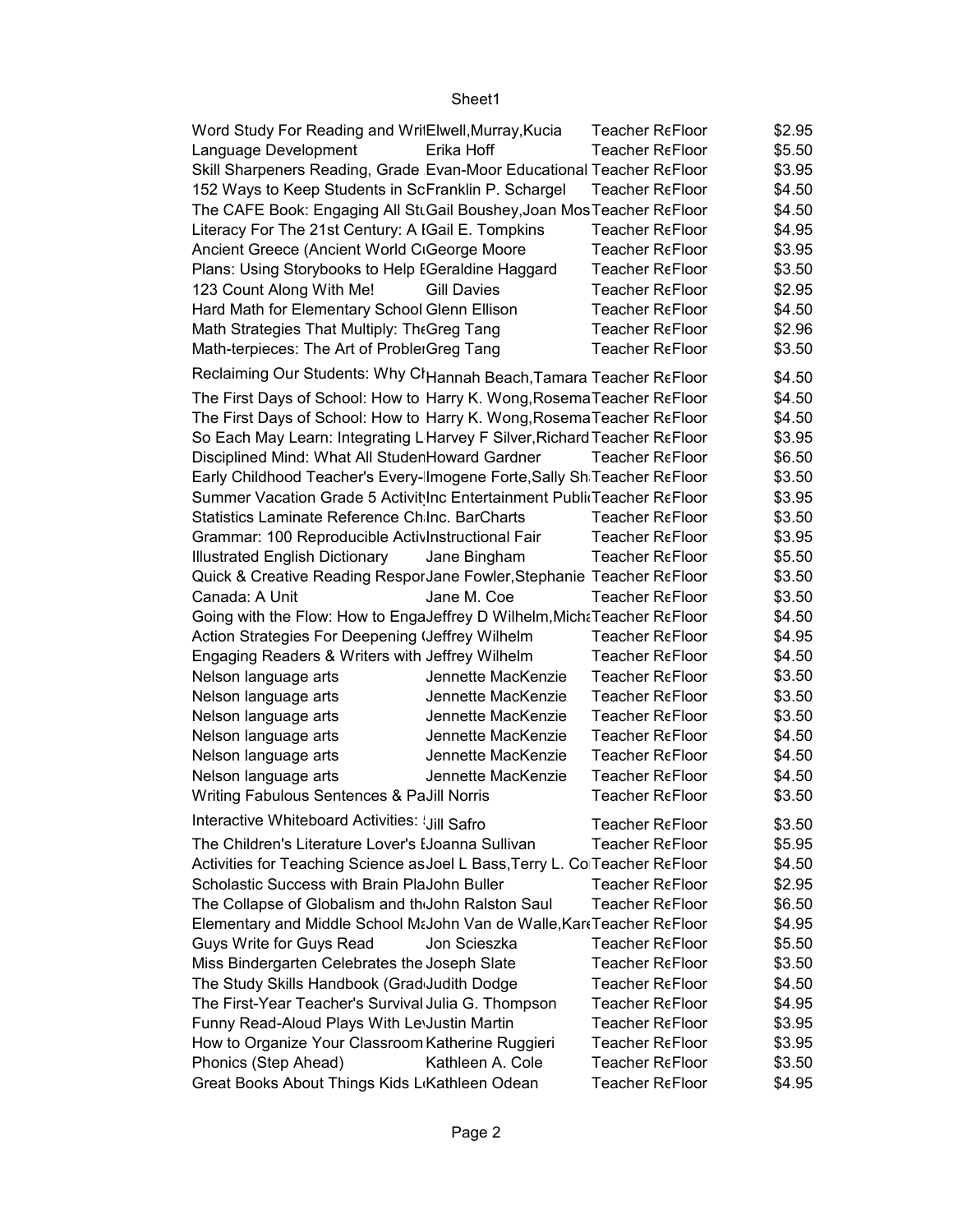| Great Books for Boys: More Than Kathleen Odean                                      | <b>Teacher ReFloor</b>                 | \$5.50 |  |
|-------------------------------------------------------------------------------------|----------------------------------------|--------|--|
| How to Manage Your Early Childh Kathleen Teacher Creat Teacher ReFloor              |                                        | \$4.50 |  |
| Math Discoveries about Data and Kay Sammons                                         | Teacher ReFloor                        | \$3.50 |  |
| The Big Fearon Bulletin Board Bo Ken Burke, Julie Kranho Teacher ReFloor            |                                        | \$3.95 |  |
| Math Grade 3                                                                        | Kenny, Elaine J. B.Ed Teacher ReFloor  | \$3.50 |  |
| Kids on the Internet: A Beginners Kim Mitchell                                      | Teacher ReFloor                        | \$4.95 |  |
| Teaching by Design: Using Your (Kimberly S. Voss)                                   | Teacher ReFloor                        | \$5.95 |  |
| Pre Algebra (Kumon Math Workb Kumon                                                 | Teacher ReFloor                        | \$4.50 |  |
| 52 Fabulous Discussion-Prompt CLaura Robb, Steve Cox Teacher ReFloor                |                                        | \$3.50 |  |
| Principal's Purpose, The: A Practi Leanna Isaacson                                  | <b>Teacher ReFloor</b>                 | \$5.50 |  |
| Mighty Math Multiplication & Divis Learning Company Boo Teacher ReFloor             |                                        | \$1.50 |  |
| <b>Primarily Portfolios</b>                                                         | Linda Karges-Bone, Sus Teacher ReFloor | \$3.95 |  |
| Building Leadership Capacity in SLinda Lambert                                      | Teacher ReFloor                        | \$4.50 |  |
| Leadership Capacity for Lasting SLinda Lambert                                      | Teacher ReFloor                        | \$4.95 |  |
| Reading Help (Kindergarten-GradLinda Stoverink, Gary GITeacher ReFloor              |                                        | \$2.95 |  |
| Access to Reading & Language ALingui Systems                                        | Teacher ReFloor                        | \$3.95 |  |
| The Homeschooling Option: How Lisa Rivero                                           | Teacher ReFloor                        | \$4.95 |  |
| Get Ready for Biology<br>Lori K. Garrett                                            | Teacher ReFloor                        | \$4.50 |  |
| Helping Children Learn to Read: (Lyndon W. Searfoss, JolTeacher ReFloor             |                                        | \$4.50 |  |
| Tales - Princesses, Peas, and En <sub>'</sub> Lynn Bryan Kim Newlov Teacher ReFloor |                                        | \$3.50 |  |
| Tales - Princesses, Peas, and En <sub>'</sub> Lynn Bryan Kim Newlov Teacher ReFloor |                                        | \$3.50 |  |
| Tales - Princesses, Peas, and En <sub>'</sub> Lynn Bryan Kim Newlov Teacher ReFloor |                                        | \$3.50 |  |
|                                                                                     |                                        |        |  |
| Widening the Circle: The Power oMara Sapon-Shevin                                   | Teacher ReFloor                        | \$4.95 |  |
| "Sit and Get" Won <sup>[</sup> put Grow Den Marcia L. Tate                          | Teacher ReFloor                        | \$5.50 |  |
| 5-Minute Math Problem of the Da Marcia Miller, Martin Lee Teacher ReFloor           |                                        | \$3.50 |  |
| 100 Mental Maths Starters<br>Margaret Gronow                                        | Teacher ReFloor                        | \$3.95 |  |
| <b>Marian Small</b><br>Making Math Meaningful                                       | Teacher ReFloor                        | \$5.50 |  |
| Draw Write Now, Book 1: On the IMarie Hablitzel, Kim Stit: Teacher ReFloor          |                                        | \$2.95 |  |
| The I Hate Mathematics! Book (A Marilyn Burns                                       | Teacher ReFloor                        | \$3.95 |  |
| Ordinary Children, Extraordinary 1Marva Collins                                     | Teacher ReFloor                        | \$4.95 |  |
| Scholastic Guide: Checking Your Marvin Terban                                       | Teacher ReFloor                        | \$3.95 |  |
| Scholastic Guide: Checking Your Marvin Terban                                       | <b>Teacher ReFloor</b>                 | \$3.95 |  |
| Apples: Thematic Unit (Teacher CMary Ellen Sterling                                 | Teacher ReFloor                        | \$2.25 |  |
| Ecology Thematic Unit (Thematic Mary Ellen Sterling                                 | Teacher ReFloor                        | \$3.50 |  |
|                                                                                     | Teacher ReFloor                        | \$5.50 |  |
| Just Teach Me, Mrs. K.: Talking, IMary Krogness                                     |                                        |        |  |
| <b>Critical Literacy</b>                                                            | Maureen McLaughlin, GITeacher ReFloor  | \$4.50 |  |
| 101 Ways to Love a Book<br>Melissa Hart                                             | Teacher ReFloor                        | \$4.50 |  |
| Good-bye Round Robin: 25 EffectMichael F. Opitz, Timoth Teacher ReFloor             |                                        | \$3.95 |  |
| The Moral Imperative Realized<br>Michael Fullan                                     | <b>Teacher ReFloor</b>                 | \$4.50 |  |
| The Minds of Boys: Saving Our S <sub>'</sub> Michael Gurian, Kathy STeacher ReFloor |                                        | \$6.50 |  |
| Basic Technical Mathematics with Michelle Bous to (Autho Teacher ReFloor            |                                        | \$5.95 |  |
| Math Grade 4                                                                        | Misner, Kevin D. B.Ed Teacher ReFloor  | \$3.50 |  |
| Phonics and Word Study Workbo Modern Curriculum PresTeacher ReFloor                 |                                        | \$2.95 |  |
|                                                                                     |                                        |        |  |
| PLAID PHONICS 2011 STUDEN MODERN CURRICULUTeacher ReFloor                           |                                        | \$2.95 |  |
| GED <sub>#0</sub> Math Test Tutor, For the 2(Ms. Sandra Rush M.A. Teacher ReFloor   |                                        | \$4.95 |  |
| 1100 Words You Need to Know Murray Bromberg, Melvii Teacher ReFloor                 |                                        | \$4.95 |  |
| Inclusion of Exceptional Learners Nancy Hutchinson                                  | Teacher ReFloor                        | \$5.50 |  |
| Inclusion of Exceptional Learners Nancy Hutchinson                                  | Teacher ReFloor                        | \$5.50 |  |
|                                                                                     |                                        |        |  |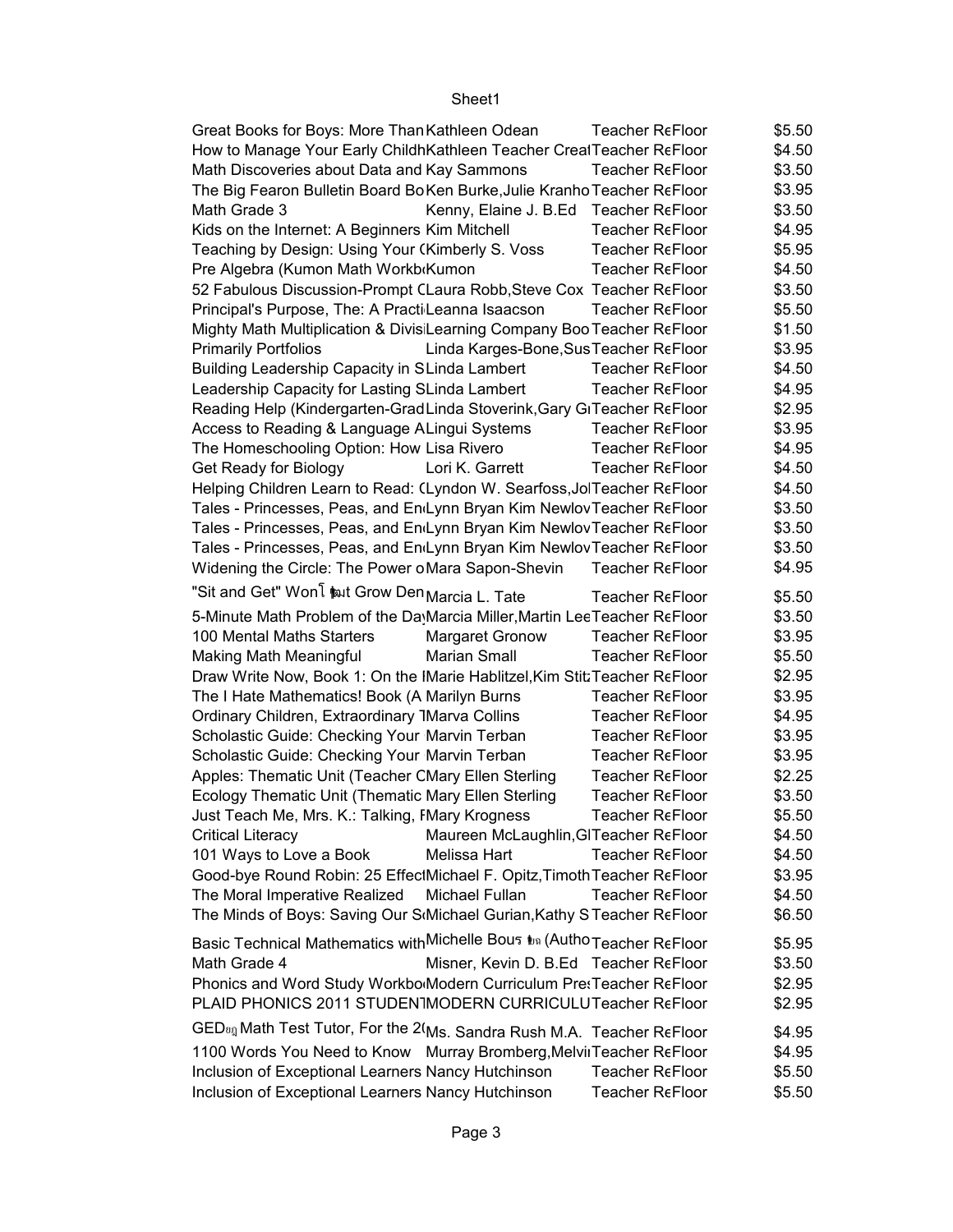| Teaching Exceptional Children an Nancy L. Hutchinson<br><b>Teacher ReFloor</b>                                         | \$5.50 |
|------------------------------------------------------------------------------------------------------------------------|--------|
| If You Don't Feed the Teachers TINeila A. Connors<br><b>Teacher ReFloor</b>                                            | \$5.50 |
| The Principal as Data-Driven Lea Ontario Principals il la C⊂Teacher ReFloor                                            | \$4.50 |
| Instructional Strategies for K to 12 Otterville Public School Teacher ReFloor                                          | \$2.50 |
| Pam Allyn's Best Books for Boys: Pam Allyn<br><b>Teacher ReFloor</b>                                                   | \$4.50 |
| Geography For Fun Projects<br>Pam Robson<br><b>Teacher ReFloor</b>                                                     | \$3.95 |
| Month-by-Month Phonics for ThircPatricia Cunningham, DrTeacher ReFloor                                                 | \$4.95 |
| Beyond Retelling: Toward Higher Patricia M. Cunningham Teacher ReFloor                                                 | \$4.50 |
| Executive Skills in Children and A Peg Dawson, Richard G Teacher ReFloor                                               | \$4.95 |
| Executive Skills in Children and APeg Dawson, Richard G Teacher ReFloor                                                | \$4.95 |
| The Trouble with Boys: A Surprisi Peg Tyre<br>Teacher ReFloor                                                          | \$6.50 |
|                                                                                                                        |        |
| Literature Circle Guide: Maniac M Perdita Finn<br>Teacher ReFloor                                                      | \$2.95 |
| The Wonder Wall: Leading Creati Peter Gamwell, Jane Da Teacher ReFloor                                                 | \$4.95 |
| Getting Started With the Internet: Peter Levy<br>Teacher ReFloor                                                       | \$3.95 |
| Total Participation Techniques: M Pew   rsida Himmele, W Teacher ReFloor                                               | \$4.95 |
| Boys and Girls Learn Differently!: Philip Carter<br>Teacher ReFloor                                                    | \$5.50 |
| Complete Canadian Curriculum<br>Popular Book Company Teacher ReFloor                                                   | \$4.50 |
| Complete Canadian Curriculum<br>Popular Book Company Teacher ReFloor                                                   | \$4.95 |
| Complete Englishsmart Gr.6<br>Popular Editor<br>Teacher ReFloor                                                        | \$4.50 |
| Reading Response Forms (Popul: Popular Teaching Reso Teacher ReFloor                                                   | \$3.50 |
| Adventures in Ancient History<br>Teacher ReFloor<br>Power Magazine                                                     | \$2.95 |
| Boy Writers: Reclaiming Their VoiRalph Fletcher<br>Teacher ReFloor                                                     | \$3.95 |
| Quick and Short Book Reports<br>Randy Thorne<br>Teacher ReFloor                                                        | \$2.95 |
| The First Six Weeks of School<br>Responsive Classroom Teacher ReFloor                                                  | \$4.50 |
| The 100+ Series Building Gramm Rhonda Chapman<br><b>Teacher ReFloor</b>                                                | \$4.50 |
| Professional Learning Communiti(Richard Dufour, Robert ITeacher ReFloor                                                | \$4.95 |
| Professional Learning Communiti Richard Dufour, Robert ITeacher ReFloor                                                | \$4.95 |
| As Tough as Necessary: CounteriRichard L. Curwin, Allen Teacher ReFloor                                                | \$4.50 |
| Never Work Harder Than Your St Robyn R. Jackson<br><b>Teacher ReFloor</b>                                              | \$4.50 |
| ROD PETURSON LES Teacher ReFloor<br>Tapestry 3                                                                         | \$3.50 |
| Tales- Tall, True, Old, and New Ron Benson; Lynn Brya Teacher ReFloor                                                  | \$3.50 |
| Secrets of Discipline: 12 Keys for Ronald G. Morrish<br>Teacher ReFloor                                                | \$4.95 |
| With All Due Respect: Keys for BLRonald G. Morrish<br><b>Teacher ReFloor</b>                                           | \$4.95 |
| Letters and Sounds: Timothy GoeRosemary Wells<br>Teacher ReFloor                                                       | \$2.95 |
| All About Whales: Grades 3-4 (Lif Ruth Solski<br>Teacher ReFloor                                                       | \$2.95 |
| <b>Teacher ReFloor</b>                                                                                                 | \$3.50 |
| Grades 4-6 Amazing Facts in CanS&S Learning<br><b>Teacher ReFloor</b>                                                  | \$3.50 |
| Rocks & Minerals Earth Science SS&S Learning                                                                           |        |
| A Pocket Guide to Vocabulary<br>Samuel Brownstein, MitcTeacher ReFloor<br>How to Reach and Teach ADD/AI Sandra F. Rief | \$3.50 |
| <b>Teacher ReFloor</b>                                                                                                 | \$4.95 |
| <b>Creative Science Classrooms</b><br>Sandra Marble<br>Teacher ReFloor                                                 | \$3.50 |
| Kindergarten Jumbo Workbook: SScholastic<br><b>Teacher ReFloor</b>                                                     | \$3.95 |
| Scholastic - PRE-K Workbook witlScholastic (2016)<br><b>Teacher ReFloor</b>                                            | \$4.95 |
| School Specialty Publis Teacher ReFloor<br>Spectrum Reading, Grade 3                                                   | \$4.50 |
| School Zone - Second Grade SchSchool Zone, Joan Hoffr Teacher ReFloor                                                  | \$1.95 |
| Cursive Handwriting Workbook fo Schyrlet Cameron<br><b>Teacher ReFloor</b>                                             | \$3.50 |
| <b>Becoming Better Writers</b><br><b>Shelley Peterson</b><br><b>Teacher ReFloor</b>                                    | \$3.50 |
| Story Stretchers: Activities to Exp: Shirley C Raines, Rober Teacher ReFloor                                           | \$3.95 |
| All About Canada Grade 2<br>Teacher ReFloor<br>Solski, Ruth                                                            | \$3.50 |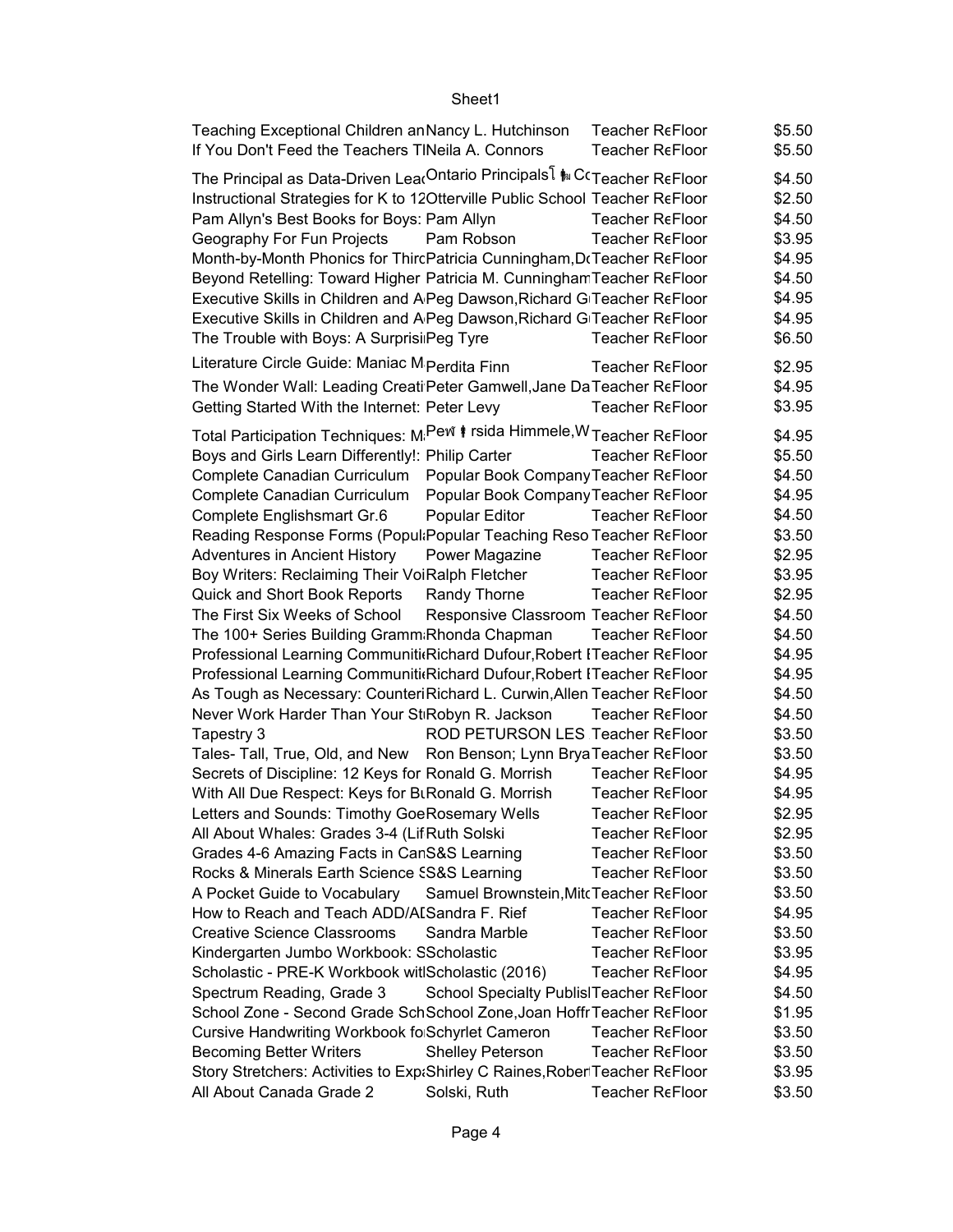| Sandwich Bag Science: 25 Hands Steve Tomecek                                |                        | Teacher ReFloor        | \$3.95 |
|-----------------------------------------------------------------------------|------------------------|------------------------|--------|
| Soda Bottle Science: 25 Hands-orSteve Tomecek                               |                        | Teacher ReFloor        | \$3.95 |
| CliffsNotes Guide To TI-Nspire TeSteve; CliffsNotes; CliffsTeacher ReFloor  |                        |                        | \$2.95 |
| Intentional Interruption: Breaking ISteven Katz, Lisa Ain DaTeacher ReFloor |                        |                        | \$5.50 |
| Coffee Can Science                                                          | Steven M. Tomecek      | <b>Teacher ReFloor</b> | \$3.95 |
| Water                                                                       | Sue Lambert            | Teacher ReFloor        | \$3.00 |
| Awesome Hands-on Activities For Susan Van Zile                              |                        | <b>Teacher ReFloor</b> | \$3.50 |
| Teaching Literary Elements With ISusan Van Zile, Mary NaTeacher ReFloor     |                        |                        | \$3.50 |
| Read and Understand Fiction: Gr Tekla White, Evan-Moor Teacher ReFloor      |                        |                        | \$4.50 |
| Read and Understand Fiction: Gr Tekla White, Evan-Moor Teacher ReFloor      |                        |                        | \$3.95 |
| Mathematics Made Simple: Sixth Thomas Cusick                                |                        | <b>Teacher ReFloor</b> | \$4.50 |
| Spectrum Math, Grade 6                                                      | <b>Thomas Richards</b> | Teacher ReFloor        | \$3.95 |
| Spectrum Math, Grade 7                                                      | Thomas Richards        | <b>Teacher ReFloor</b> | \$3.95 |
| Spectrum Math: Grade 8 WorkborThomas Richards                               |                        | Teacher ReFloor        | \$3.95 |
| What Great Principals Do Differer Todd Whitaker                             |                        | Teacher ReFloor        | \$4.50 |
| What Great Teachers Do DifferenTODD WHITAKER                                |                        | <b>Teacher ReFloor</b> | \$3.95 |
| What Great Teachers Do Differen Todd Whitaker                               |                        | Teacher ReFloor        | \$5.25 |
| TEACHING MATTERS: Motivatin(Todd Whitaker, Beth Wr Teacher ReFloor          |                        |                        | \$3.95 |
| Your First Year: How to Survive a Todd Whitaker, Madelin (Teacher ReFloor   |                        |                        | \$4.50 |
| What Do You Make? A Book for aTom Hierck                                    |                        | <b>Teacher ReFloor</b> | \$2.25 |
| Is That a Fact?: Teaching NonfictiTony Stead                                |                        | Teacher ReFloor        | \$3.95 |
| <b>Canadian Daily Cursive Writing PITURNBULL</b>                            |                        | <b>Teacher ReFloor</b> | \$3.95 |
| Canadian Daily Math Grades 4-6 TURNBULL                                     |                        | <b>Teacher ReFloor</b> | \$3.95 |
| And the message is--                                                        | Unknown                | <b>Teacher ReFloor</b> | \$3.50 |
| Big Book of Fairytales in Rhyme Unknown                                     |                        | <b>Teacher ReFloor</b> | \$3.95 |
| Canadian Curriculum Press Math Unknown                                      |                        | Teacher ReFloor        | \$2.25 |
| Chapters Guide to Children's Boo Unknown                                    |                        | <b>Teacher ReFloor</b> | \$4.50 |
| <b>Chemistry for Secondary Schools Unknown</b>                              |                        | Teacher ReRecently Pub | \$4.95 |
| Classroom Computer Center GradUnknown                                       |                        | <b>Teacher ReFloor</b> | \$3.95 |
| Collections 3 Beneath the SurfaceUnknown                                    |                        | <b>Teacher ReFloor</b> | \$3.50 |
| Collections 3 Carving New FrontieUnknown                                    |                        | Teacher ReFloor        | \$3.50 |
| Collections 3 Spreading My Wing: Unknown                                    |                        | Teacher ReFloor        | \$3.50 |
| Collections 5 On with the Show! ((Unknown                                   |                        | Teacher ReFloor        | \$3.50 |
| <b>Complete MathSmart</b>                                                   | Unknown                | <b>Teacher ReFloor</b> | \$5.95 |
| Complete MathSmart Grade 5 eniUnknown                                       |                        | Teacher ReFloor        | \$3.95 |
| dianne sterrett primary art book e Unknown                                  |                        | <b>Teacher ReFloor</b> | \$4.50 |
| Easy Wipe Off Multiplicationi GradUnknown                                   |                        | <b>Teacher ReFloor</b> | \$1.95 |
| File Folder Games - Science                                                 |                        |                        |        |
| Grades K-3                                                                  | Unknown                | <b>Teacher ReFloor</b> | \$2.25 |
| In the Garden                                                               | Unknown                | <b>Teacher ReFloor</b> | \$2.95 |
| Kids Review Kids' Books (Grades Unknown                                     |                        | Teacher ReFloor        | \$4.95 |
| Leading for Results: TransformingUnknown                                    |                        | <b>Teacher ReFloor</b> | \$5.50 |
| Math Grade 2: Addition, subtracticUnknown                                   |                        | Teacher ReFloor        | \$3.50 |
| My First Sticker Book ~ First WordUnknown                                   |                        | Teacher ReFloor        | \$1.50 |
| Nelson language arts                                                        | Unknown                | Teacher ReFloor        | \$3.50 |
| Nelson language arts                                                        | Unknown                | <b>Teacher ReFloor</b> | \$3.50 |
| Nelson language arts                                                        | Unknown                | Teacher ReFloor        | \$3.50 |
| Nelson language arts                                                        | Unknown                | Teacher ReFloor        | \$3.50 |
| Nelson language arts                                                        | Unknown                | Teacher ReFloor        | \$4.50 |
|                                                                             |                        |                        |        |